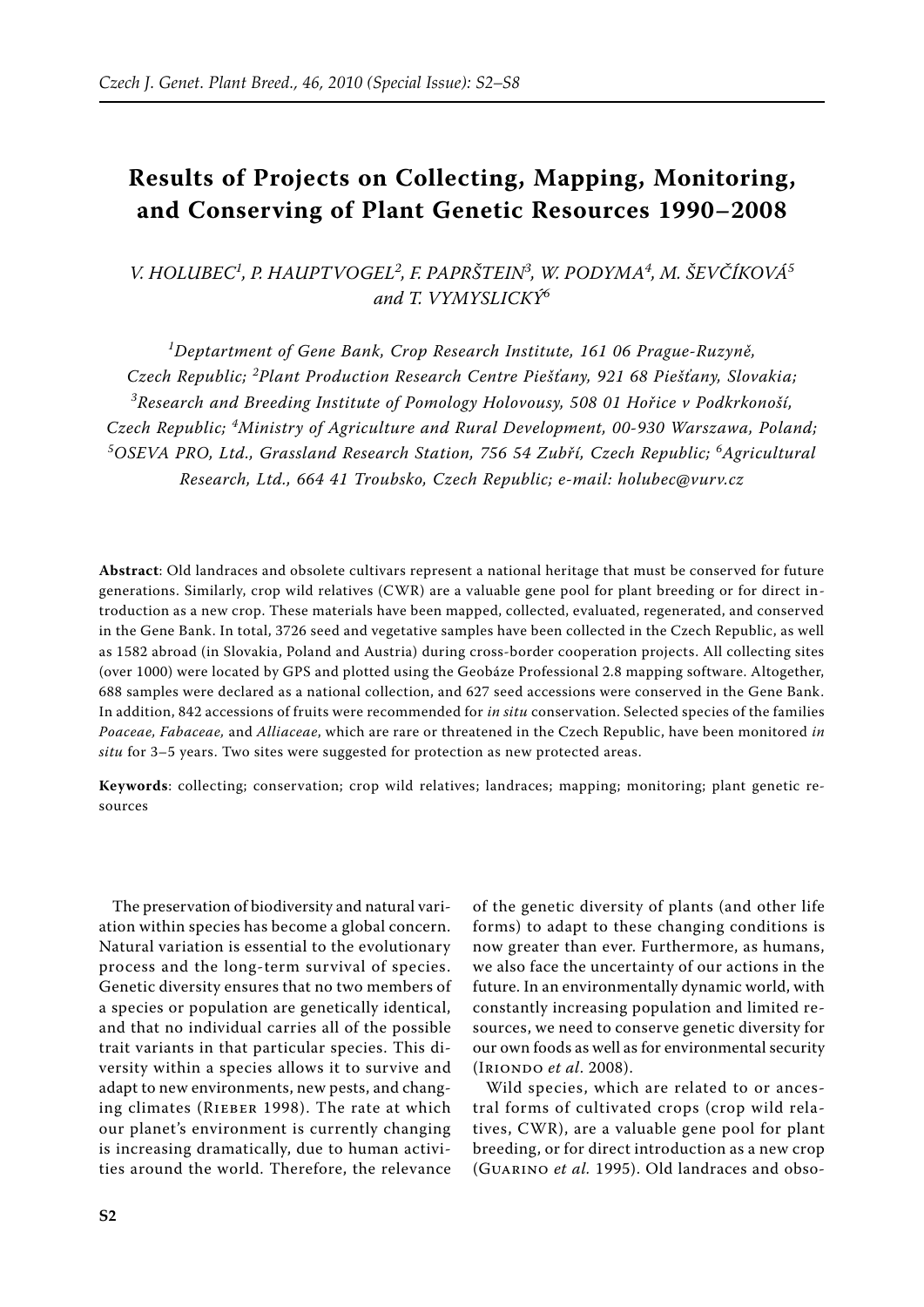lete cultivars represent a national heritage that must be conserved for future generations. Important attempts to gather landraces in the Central European territories were made in the 70's–80's with German-Czechoslovakian collections, led by Kühn, Tempír, Hammer, Hanelt, Pistrick, and others (Kühn *et al.* 1982) in 1974–1989; and by German-Polish collections led by Kulpa, Górski, Jastrzębski, Hammer, Hanelt, and others (Hammer *et al.* 1981). Among the CWR, most species are common; however, there are many species which are of limited occurrence, are endangered, or are critically endangered (PROCHÁZKA 2001; SLAVÍK 1988–2004).

In the early 1990s, an inventory of wild and historical genetic resources in germplasm collections was initiated (Holubec 1999; Holubec *et al.* 2003). A small amount of such materials were found in the Czech collections. New projects for collecting extant fragments of CWR and landraces have been started.

## **Objectives**

The objectives of a series of projects from 1990 to 2008 therefore were as follows:

- To find extant fragments of traditional landraces in the Czech Republic, as well as within the neighbouring Central European countries.
- To gather these into the gene banks by means of collecting and repatriation.
- To collect crop wild relatives for *ex situ* collection.
- To map useful biodiversity.
- To monitor the threatened biodiversity of plant genetic resources (PGR).
- To promote *in situ* and on-farm conservation.

## **Materials and methods**

Landraces and obsolete cultivars were priority materials, but their access was very limited, due to severe genetic erosion. Remote settlements, occupied by older people, increased the likelihood of finding crops from self-propagated seeds. The seeds were requested from farmers or collected in the field. In the case of donated samples, larger quantities were requested to cover population diversity. Fruit landraces were investigated within

old plantations, abandoned settlements, orchards, avenues, and scattered trees in the rural landscape. Fruits were determined as to cultivars; trees were located by GPS and mapped for the later collecting of grafting materials.

Wild plants (CWR), useful for man and agriculture, were preferably collected from primary sites that were not subjected to intensive agriculture. Among the wild plants, the following groups were targeted during collecting: grasses, fodder legumes, aromatic, medicinal, and meadow dicotyledons. The field collections were if possible directed toward the botanically rich regions, but also to cover various climatic and geographic regions of the country. The principal method was the gathering of bulk samples from many plants (at least 30, if possible). All sites were located using GPS, and then later mapped using GIS or Geobáze Professional 2.8 mapping software. Ecological conditions were noted, together with geographical data, and then recorded into the collection database.

At national border regions, the collecting was done on both sides, with the cooperation of the neighbouring country's gene banks. Joint projects involving cross-border cooperation were designed with gene banks in Slovakia, Poland, and Slovenia; and an additional informal cooperation agreement was set up with Austria to enable both collecting and material exchange (Table 1).

## **Results and discussion**

## **Collecting activity**

Collecting missions started in 1990, when the cooperating institute, RIPP (Piešťany, Slovakia), organized a trip in the footsteps of Karl Hammer's expeditions in the seventies. The trip was aimed at collecting landraces within the Czech – Slovak border region, in both the White and Small Carpathians. This region consists of undulating countryside, with a great many small settlements which still retain the names of the original families. The region is typified by small fields with a wide range of crops – a unique treasury of still existing landraces. It was as if time had stopped there in the last century. Most of the collected samples were wheat, barley, and rye. Three samples of emmer wheat (*Triticum dicoccon* Schrank) were found. A great variability of the poppy landraces was seen, especially with long purple capsules.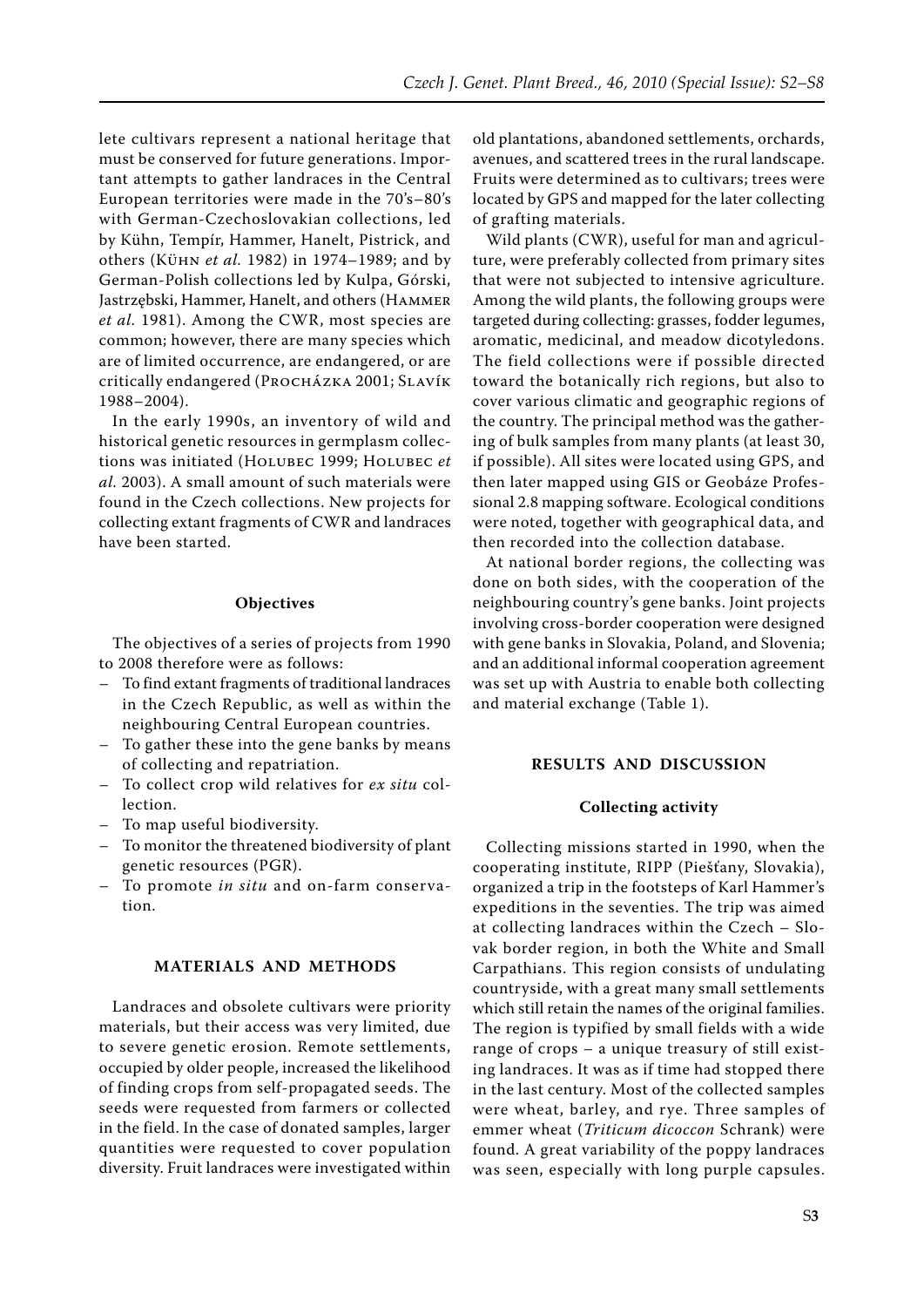| Year | Expedition region                 | Participant countries |
|------|-----------------------------------|-----------------------|
| 1990 | Biele/Malé Karpaty Mts            | SVK, CZE              |
| 1993 | Bílé Karpaty Mts                  | <b>CZE</b>            |
| 1994 | Šumava Mts/Böhmerwald             | CZE, AUT              |
| 1995 | Krkonoše/Karkonosze Mts           | CZE, POL              |
| 1996 | Orlické hory Mts                  | CZE, POL              |
| 1997 | Podyjí/Thayatal                   | CZE, AUT              |
| 1998 | Krušné hory Mts                   | POL, SVN              |
| 1999 | Beskydy/Beskid Mts                | CZE, SVK, POL         |
| 2000 | Jeseníky/Roháče Mts               | CZE, SVK, POL, SVN    |
| 2001 | Moravian Karst/Lower Tatra        | CZE, SVK, SVN, POL    |
| 2003 | Pálava                            | CZE, SVK              |
| 2004 | České středohoří/Muráňská Planina | CZE, SVK              |
| 2005 | Křivoklát/Pieniny Mts             | CZE, SVK              |
| 2006 | Novohradské hory Mts/Waldviertel  | CZE, AUT, SVK         |
| 2007 | Moravian Pannonia                 | CZE, SVK              |
| 2008 | Českomoravská vrchovina Mts       | CZE, SVK, SVN         |

Table 1. Countries participating in joint expeditions

CZE – Czech Republic, SVK – Slovakia, SVN – Slovenia, POL – Poland, AUT – Austria

The grass pea (*Lathyrus sativus* L.), an old legume originally used for soups and pastes, should get special attention.

In fact, the systematic collecting started in 1993, when the first grant was received. The collecting commenced on the Moravian side of the White Carpathians within the territory of the Bílé Karpaty Protected Landscape Area (PLA); this group was guided by conscientious botanists. During the mission, mainly wild species were collected, especially grasses and fodder legumes (Table 2). Among them, one species of a critically endangered Czech Republic plant, *Pedicularis exaltata* Bess, was collected for *ex situ* conservation in the Gene Bank.

The subsequently missions were organized with the cooperation of gene banks in Poland (Krkonoše and Orlické hory Mts), or in Austria (Šumava/ Böhmerwald, Podyjí/Thayatal, and Novohradské hory Mts/Waldviertel, in the Viehberg region). During the missions to the national parks (NP), the programme was prepared together with either NP or PLA-responsible botanists. Those responsible prepared maps showing the distribution of fruit trees, which our pomologists had determined, and made notes of the field evaluations. They also marked and noted valuable material for future grafting and possible *in situ* conservation. These data were summarized into a database, which was also provided to the national parks for *in situ* set up and management. Šumava NP yielded a great number of sweet cherry accessions from altitudes of around 1000 m, with a good health status. On the Austrian side, a cider manufacturing region was visited. Among herbs collected, there were also several endangered species that were collected with the permission of NP/PLA, and that have since been stored in the Prague Gene Bank as a special *ex situ* collection. A similar species range within the *Poaceae* and *Fabaceae* families has been collected in the Šumava and Novohradské hory Mts.

The collecting in the Krušné hory Mts was mainly devoted to herbaceous materials. It was undertaken regularly, on a network basis, on a large territory in the most polluted region of the Czech Republic. Most of the samples were grasses and fodder legumes.

The collecting mission to the Beskydy Mts was directed toward the whole phytogeographic region of this large mountain range in the Czech Republic, Poland, and Slovakia. All three gene banks and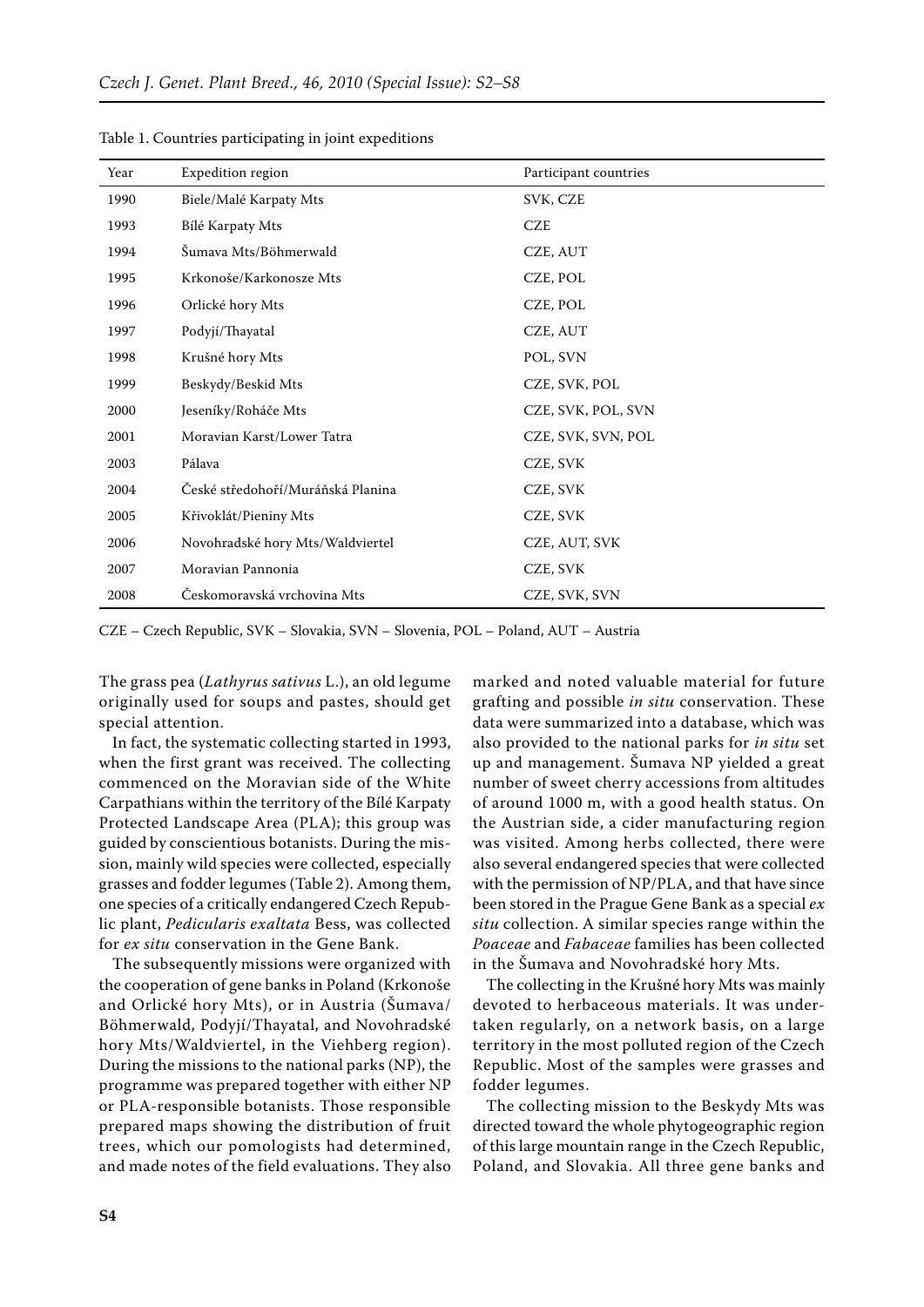| Year  | Expedition<br>acronym | No. of<br>localities | No. of<br>accessions | Land<br>races | Grasses | Fodder<br>legumes | Vegetables<br>aromatic<br>medicinal | Meadow<br>dicots | Fruits       | Other          |
|-------|-----------------------|----------------------|----------------------|---------------|---------|-------------------|-------------------------------------|------------------|--------------|----------------|
| 1993  | <b>CZKKARP</b>        | 15                   | 250                  | 6             | 53      | 54                | $\mathbf{0}$                        | 85               | 8            | 44             |
| 1994  | <b>CZKSUM</b>         | 55                   | 487                  | 7             | 238     | 142               | 51                                  | 47               | 53           | $\overline{4}$ |
| 1995  | <b>CZKKRK</b>         | 74                   | 378                  | $\mathbf{1}$  | 202     | 56                | 47                                  | 11               | 38           | 23             |
| 1996  | <b>CZKORL</b>         | 36                   | 269                  | $\,2$         | 131     | 69                | $\boldsymbol{0}$                    | 53               | 8            | 6              |
| 1997  | <b>CZKDYJE</b>        | 27                   | 228                  | $\mathbf{0}$  | 106     | 64                | $\boldsymbol{0}$                    | 48               | 10           | $\mathbf{0}$   |
| 1998  | <b>CZKKRUH</b>        | 33                   | 376                  | $\mathbf{0}$  | 126     | 115               | 92                                  | 37               | $\mathbf{1}$ | 5              |
| 1999  | <b>CZKBES</b>         | 27                   | 344                  | 7             | 101     | 53                | 43                                  | 35               | 105          | 35             |
| 2000  | <b>CZEJES</b>         | 27                   | 284                  | $\mathbf{0}$  | 158     | 61                | 41                                  | 22               | $\mathbf{0}$ | $\overline{2}$ |
| 2001  | <b>CZEMKRAS</b>       | 12                   | 181                  | $\mathbf{0}$  | 57      | 40                | 10                                  | 28               | 1            | 45             |
| 2003  | <b>CZKPAL</b>         | 21                   | 239                  | $\mathbf{0}$  | 93      | 42                | 76                                  | 22               | 2            | $\overline{4}$ |
| 2004  | <b>CZKCESTR</b>       | 18                   | 156                  | $\mathbf{0}$  | 32      | 48                | 56                                  | 8                | $\mathbf{0}$ | 12             |
| 2005  | <b>CZKKRIV</b>        | 19                   | 151                  | $\mathbf{0}$  | 49      | 35                | 54                                  | $\mathbf{0}$     | $\mathbf{1}$ | 12             |
| 2006  | <b>CZKNHR</b>         | 26                   | 83                   | $\mathbf{1}$  | 38      | 25                | 13                                  | $\mathbf{0}$     | $\mathbf{0}$ | 6              |
| 2007  | <b>CZEPAN</b>         | 16                   | 163                  | 3             | 33      | 62                | 45                                  | 10               | $\mathbf{1}$ | 9              |
| 2008  | <b>CZEVRCH</b>        | 17                   | 137                  | $\mathbf{0}$  | 46      | 42                | 43                                  | 3                | $\mathbf{0}$ | 3              |
| Total |                       | 423                  | 3726                 | 28            | 1463    | 906               | 473                                 | 445              | 228          | 216            |

Table 2. Collection of seed samples during expeditions within the territory of the Czech Republic

PLA-responsible botanists participated in preparing such a large programme. Overall, the mission yielded the largest amount of samples collected (650). The most valuable landraces were collected in Poland: black pea (*Pisum sativum* L. convar. *medulare* (Alef.) C.O.Lehm.) with a dark brown colour of the grains, vegetable faba beans (*Faba vulgaris* Moench.), and common beans (*Phaseolus* 

Table 3. Summany of joint and cross-border collecting activities

| Country  | Year | Region visited         | No. of localities | No. of accessions | Land races       | Wild species |
|----------|------|------------------------|-------------------|-------------------|------------------|--------------|
| Slovakia | 1990 | Biele/Malé Karpaty Mts | 17                | 103               | 73               | 30           |
|          | 1999 | Beskydy Mts            | 22                | 283               | 88               | 195          |
|          | 2000 | Roháče Mts             | 24                | 248               | 42               | 206          |
|          | 2001 | Lower Tatra Mts        | 20                | 338               | 29               | 309          |
|          | 2004 | Muráňska Planina       | 14                | 105               | $\mathbf 0$      | 105          |
|          | 2005 | Pieniny                | 15                | 111               | 18               | 93           |
| Poland   | 1995 | Krkonosze Mts          | 7                 | 22                | $\boldsymbol{0}$ | 22           |
|          | 1999 | <b>Beskid Mts</b>      | 17                | 183               | 8                | 175          |
| Austria  | 1994 | Böhmerwald             | 16                | 132               | 22               | 110          |
|          | 1997 | Thayatal               | 7                 | 52                | $\mathbf{0}$     | 52           |
|          | 2006 | Waldviertel            | 3                 | 5                 | $\mathbf{0}$     | 5            |
| Total    |      |                        | 162               | 1582              | 280              | 1302         |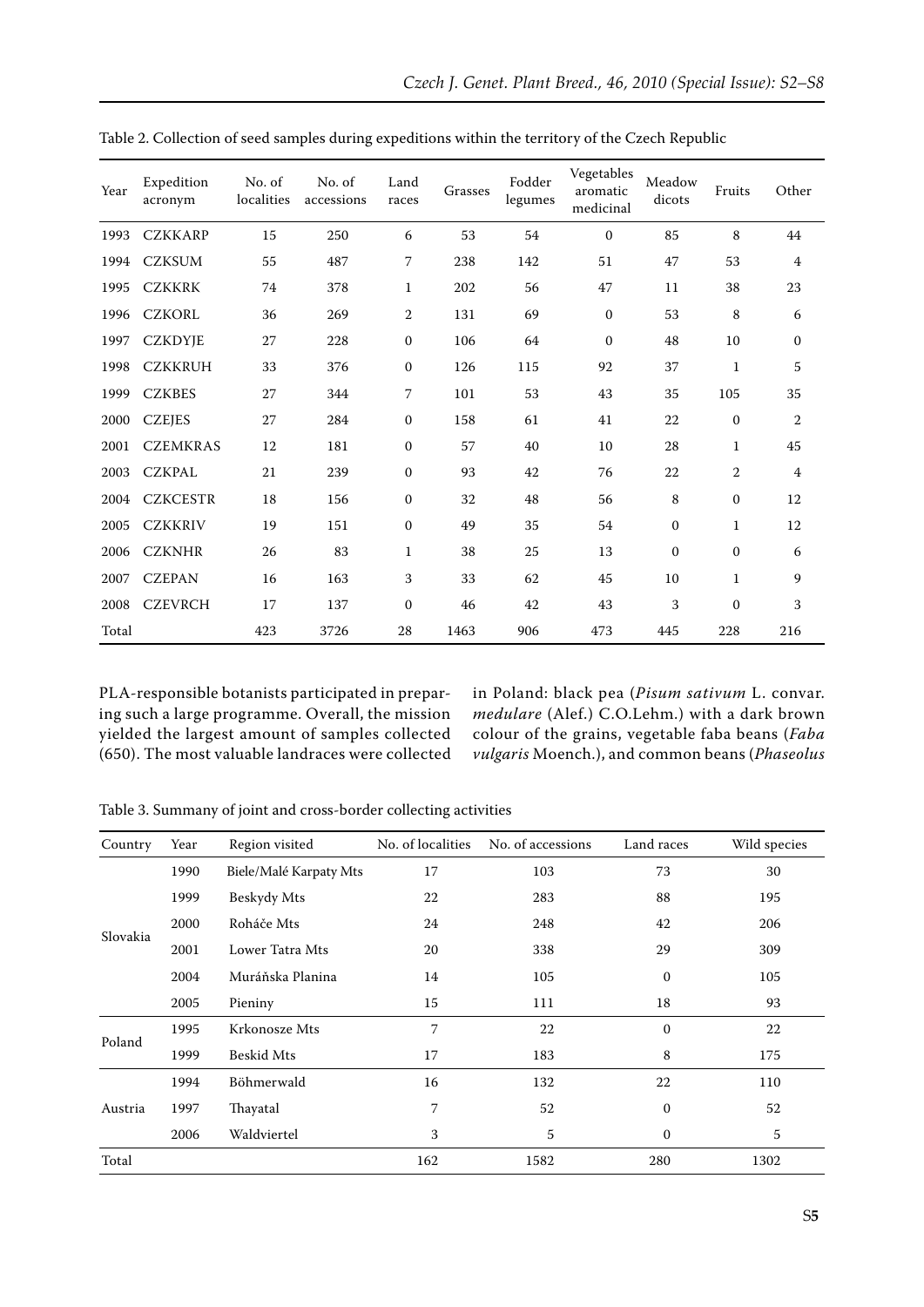

Figure 1. Collecting sites of crop wild relatives and landraces within the Czech Republic and the bordering zones with Poland, Slovakia, and Austria (Geobáze, Map of the Czech Republic 1:100 000)

*vulgaris* L.). During the mission to the Jeseníky Mts, two threatened CWR were collected with the permission of PLA Jeseníky: *Poa riphaea* (A. et Gr.) Fritsch and *Allium schoenoprasum* L. subsp. *alpinum* (DC.) Čelak. The former is the most restricted endemic plant of the Czech Republic; the latter is restricted to only two localities. Both were successfully regenerated in germplasm collections, evaluated, and then put into the Gene Bank.

The missions to the Moravian Karst, Pannonia, Pálava, Podyjí, and České středohoří were devoted to wild plants; mainly to thermophytic flora on limestone or basalt. A large diversity of aromatic, medicinal plants, and meadow dicotyledons was gathered; and thus the germplasm collections have been enriched with these new species. Monitoring of selected threatened *Fabaceae* and *Poaceae* species has been set up.

The last mission to the Českomoravská vrchovina Mts yielded about an equal share of grasses, fodder legumes, and aromatic/medicinal plants. Two forms of horseradish and wild garlic species were collected, and enriched the vegetable collections.

In total, 3726 seed and vegetative samples were collected in the Czech Republic (Table 2), as well as 1582 abroad (Table 3). From the samples collected

abroad (70%), most (22%) came from Slovakia, with fewer coming from Poland and Austria (4 and 3.5%, respectively). While landrace collecting was very low in the Czech Republic (only 28), ten times more have been collected abroad (280), with the highest share in Slovakia. This is associated with the abolition of private farmers after the Second World War in the Czech lands.

#### **Site mapping**

All collecting sites (over 1000) have been located by GPS and plotted on the Geobáze Map (Figure 1). In the case of the herb localities, the coordinates were taken roughly in the middle of the locality. In the case of fruit trees, particular trees were located as precisely as the Garmin system allowed. It is possible to assume that the territory of the Czech Republic has been thoroughly covered by collecting activities. In particular, the mountainous regions, as well as those with a certain level of protection, have been covered. Remote areas were expected to provide original wild materials and fragments of landraces. In fact, it is very regional. Landraces were more available where fruit trees had not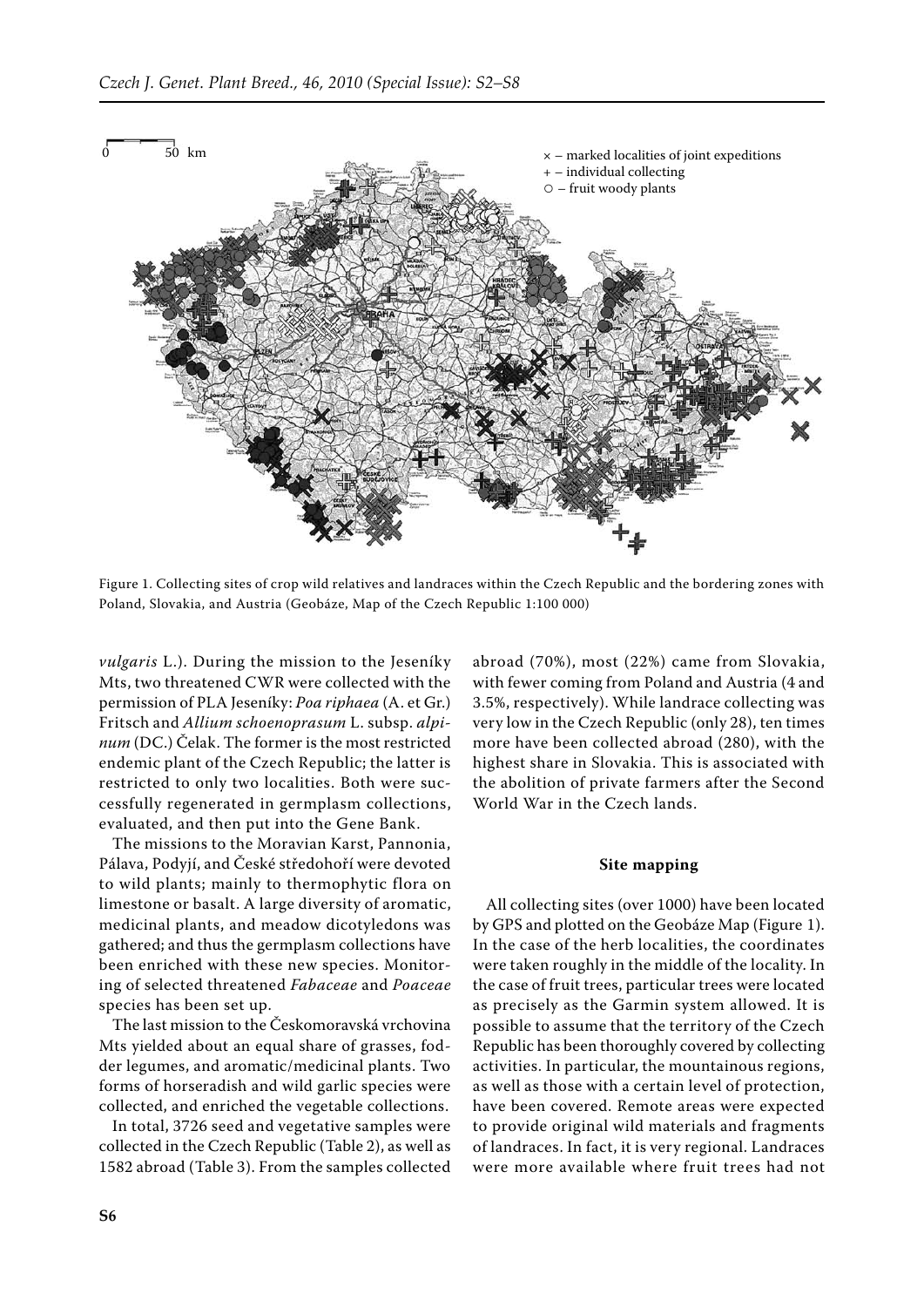| Collections |       |                | Documented in EVIGEZ |          | Conserved in the Gene Bank |                |           |
|-------------|-------|----------------|----------------------|----------|----------------------------|----------------|-----------|
| Country     | total | regular        | protected            | working  | total                      | regular        | protected |
| CSK, CZE    | 511   | 441            | 51                   | 19       | 470                        | 425            | 45        |
| <b>SVK</b>  | 98    | 85             | 9                    | 4        | 90                         | 83             | 7         |
| AUT         | 31    | 29             |                      |          | 30                         | 28             | 2         |
| POL         | 2     | $\mathfrak{D}$ | $\Omega$             | $\Omega$ | $\mathcal{D}$              | $\mathfrak{D}$ | $\Omega$  |
| Total       | 688   | 600            | 65                   | 23       | 627                        | 570            | 57        |

Table 4. Collected samples which received a National Accession Number within the EVIGEZ national documentation system, and those conserved in the Gene Bank (data from EVIGEZ; I. Faberová)

CSK – Czechoslovakia, CZE – Czech republic, SVK – Slovakia, AUT – Austria, POL – Poland

been cut down (e.g. the Šumava border zone or the Doupovské hory Mts) were rich, because they were and the latter still is closed military areas. On the other hand, another promising region, Orlické Záhoří (a strip between mountains and the Polish border) was poor, because there has been intensive agriculture for the last 40 years. For the herbaceous flora, the secondary habitats were usually the richest, but they were not a target for our collecting. Most original and unique grasslands were in protected areas (such as the Rybí meadow in Šumava NP). The target areas for collecting were mainly pastures and meadows that had not been ploughed for many years. The richest diversity was found in the Bílé Karpaty and Podyjí regions.

Cross-border collecting has been thoroughly done along most of the Czech-Slovak border. The Austrian border regions were covered within all three mountain groups or protected regions (Böhmerwald, Waldviertel, and Thayatal). On the Polish side of the border, the only areas visited were in the Karkonosze and Beskid regions (Beskid Orawski, Babia Gora, Beskid Žywyecki, and Beskid Mały). There is still quite a substantial length of border area remaining to be covered.

#### **Documentation and conservation**

All collected samples were recorded into the collection database, where samples are given collection and locality numbers, as well as passport data on the locality; items noted included geography, ecology, and vegetation.

When it was decided to add a sample to the national collection, it received a National Accession Number, and all passport data are recorded into the EVIGEZ national information system. Many collected samples failed in competition: a certain number did not germinate or had a critically low number of seeds. Most of the excluded samples appeared to be unsuccessful in the evaluation process during regeneration. The results on inclusions of the materials into the national collection are given in Table 4. From the total of 3726 samples collected, only 688 were proclaimed worthy of the national collection and received a National Accession Number. Altogether, 627 seed accessions were conserved in the Gene Bank. Over 74% came from collecting in the Czech Republic, 14% came from Slovakia, and 4.5% came from Austria.

In addition, 842 accessions of fruits were recommended for *in situ* conservation that is not recorded in EVIGEZ.

### **Sample regeneration**

Collected samples were treated according to the amount of seeds available. Samples with a sufficient quantity were cleaned, dried, and provided for conservation to the Gene Bank directly. Other non-standard samples were included for a working collection, in specialized collection holders. They were regenerated, evaluated, and then provided for long-term storage.

#### **Monitoring**

Selected species of the families *Poaceae, Fabaceae,* and *Alliaceae*, which are rare or threatened in the Czech Republic, have been monitored *in situ*